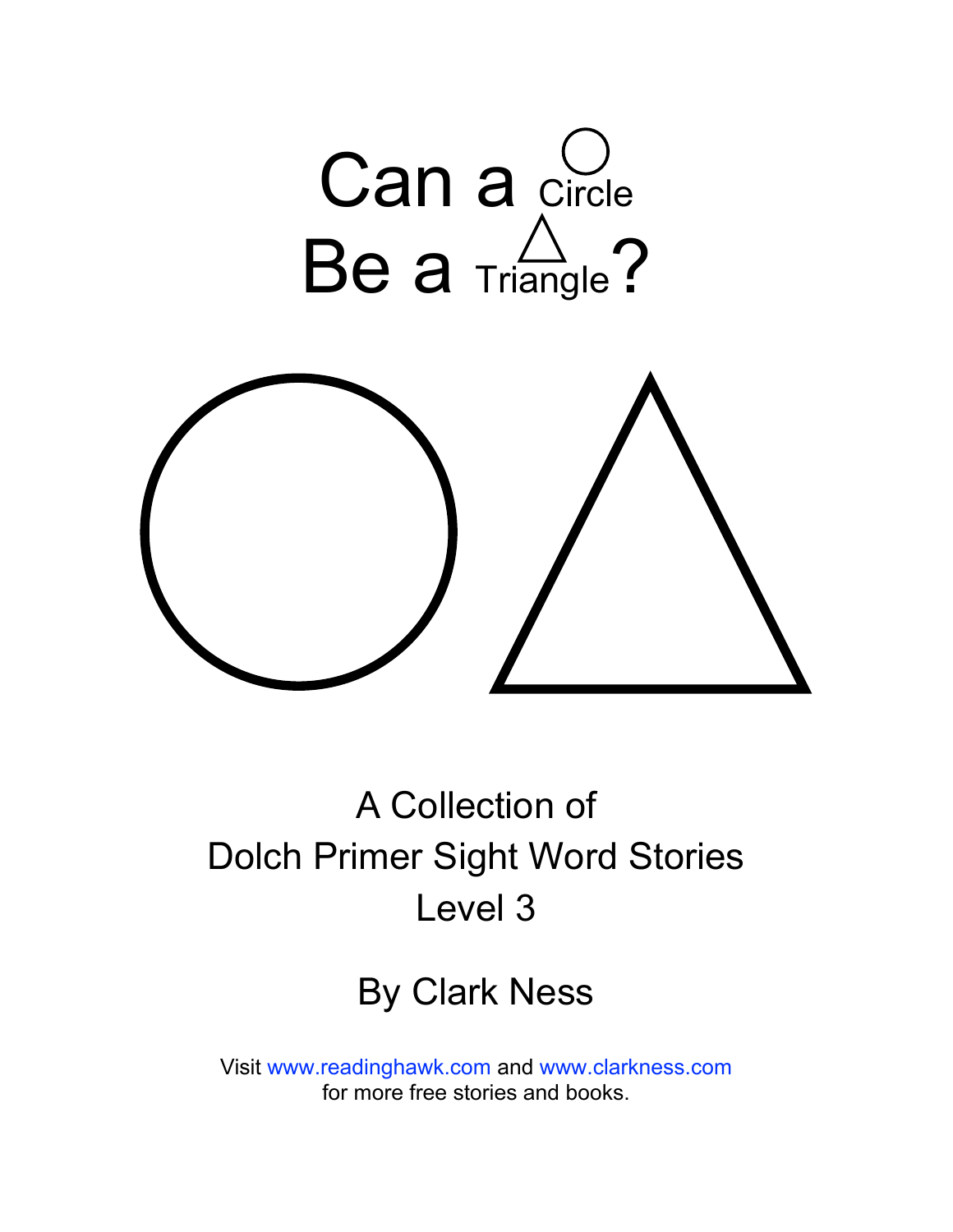

## Can a  $\bigcirc$  be a triangle?

New words in Dolch Primer Sight Words Level 3: am, be, have, out, there

Words in Dolch Primer Sight Words Level 3: a, all, am, and, at, away, be, bed, big, blue, boy, box, but, can, car, cat, come, cow, day, dog, down, egg, eye, find, for, funny, go, have, he, help, here, I, in, is, it, jump, leg, little, look, make, man, me, men, my, not, on, one, out, pig, play, red, run, said, see, she, sun, that, the, there, they, three, to, top, toy, two, up, was, way, we, where, with, yellow, you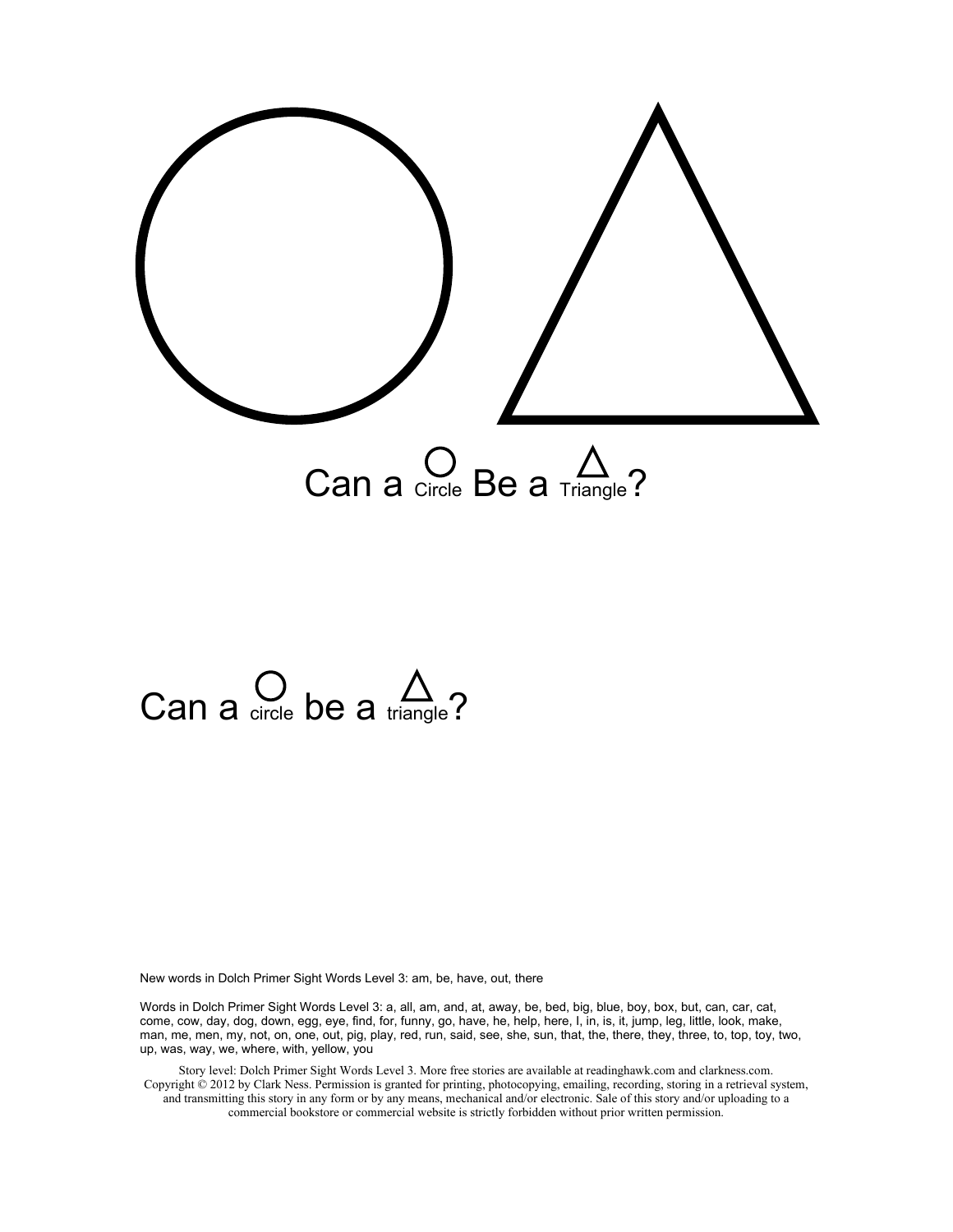

# Can a square be a  $\sum_{\text{triangle}}$ ?

New words in Dolch Primer Sight Words Level 3: am, be, have, out, there

Words in Dolch Primer Sight Words Level 3: a, all, am, and, at, away, be, bed, big, blue, boy, box, but, can, car, cat, come, cow, day, dog, down, egg, eye, find, for, funny, go, have, he, help, here, I, in, is, it, jump, leg, little, look, make, man, me, men, my, not, on, one, out, pig, play, red, run, said, see, she, sun, that, the, there, they, three, to, top, toy, two, up, was, way, we, where, with, yellow, you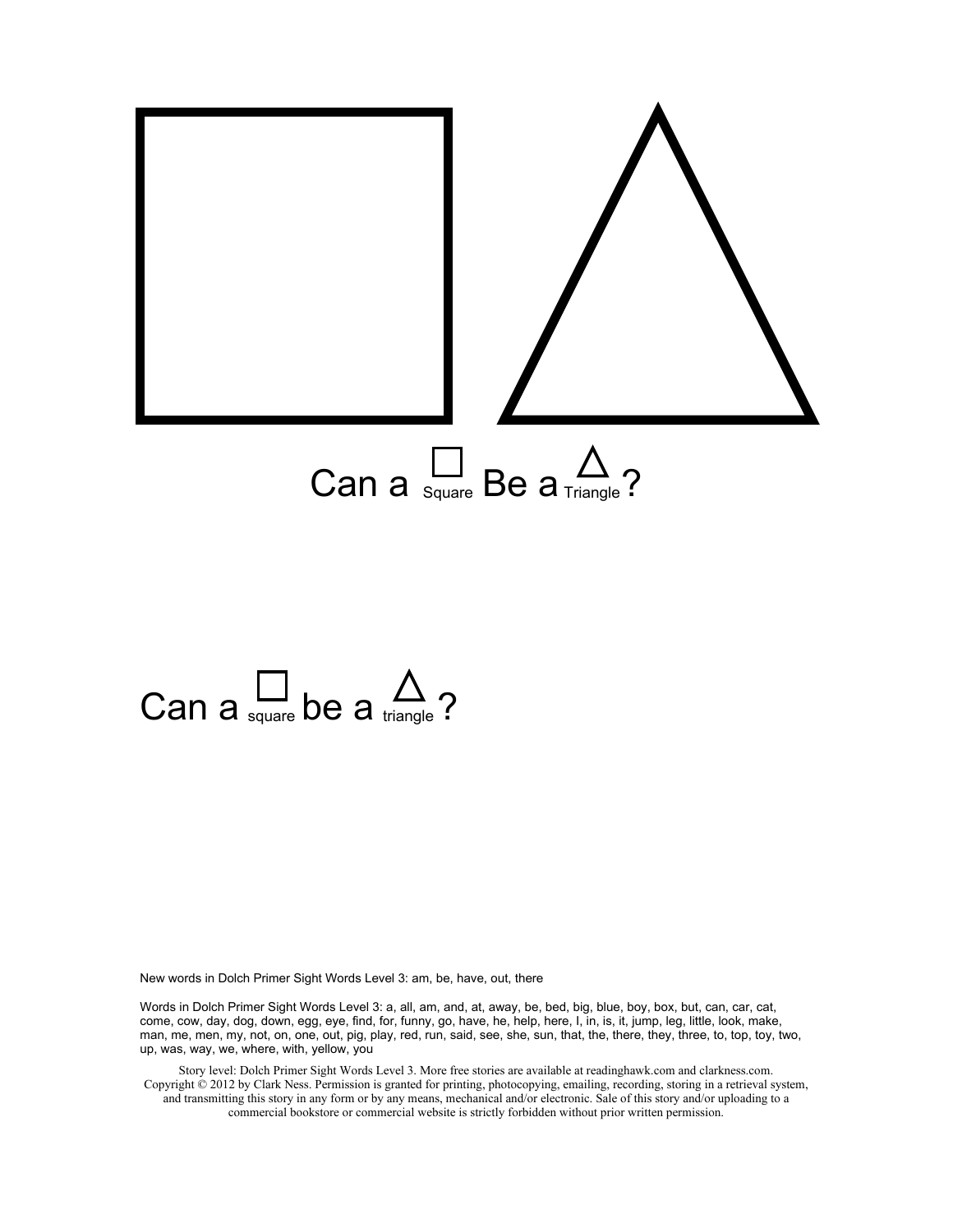



## "I have a red apple," said the boy.

New words in Dolch Primer Sight Words Level 3: am, be, have, out, there

Words in Dolch Primer Sight Words Level 3: a, all, am, and, at, away, be, bed, big, blue, boy, box, but, can, car, cat, come, cow, day, dog, down, egg, eye, find, for, funny, go, have, he, help, here, I, in, is, it, jump, leg, little, look, make, man, me, men, my, not, on, one, out, pig, play, red, run, said, see, she, sun, that, the, there, they, three, to, top, toy, two, up, was, way, we, where, with, yellow, you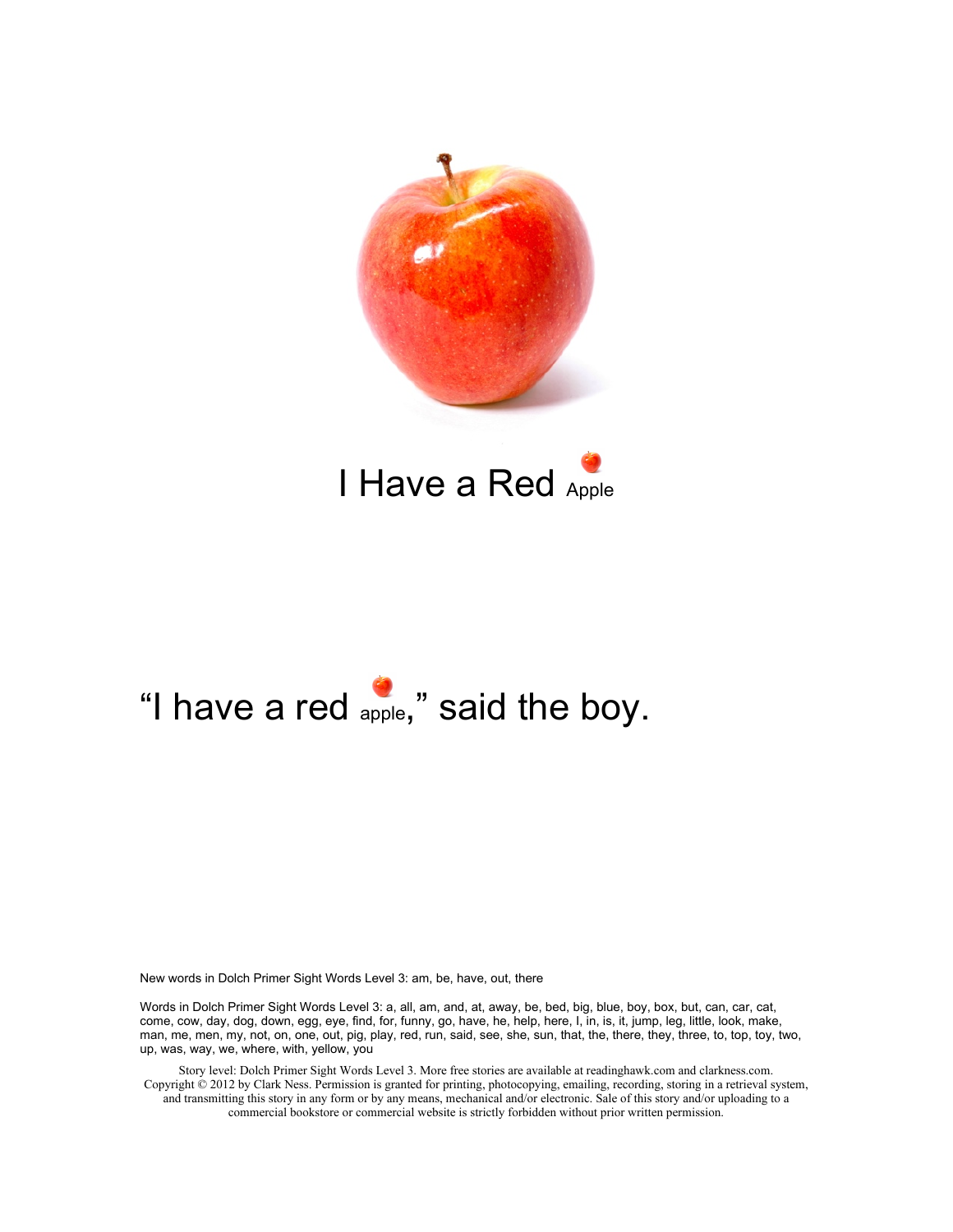

## "I have a yellow  $_{\text{apple}}$ ," said the boy.

New words in Dolch Primer Sight Words Level 3: am, be, have, out, there

Words in Dolch Primer Sight Words Level 3: a, all, am, and, at, away, be, bed, big, blue, boy, box, but, can, car, cat, come, cow, day, dog, down, egg, eye, find, for, funny, go, have, he, help, here, I, in, is, it, jump, leg, little, look, make, man, me, men, my, not, on, one, out, pig, play, red, run, said, see, she, sun, that, the, there, they, three, to, top, toy, two, up, was, way, we, where, with, yellow, you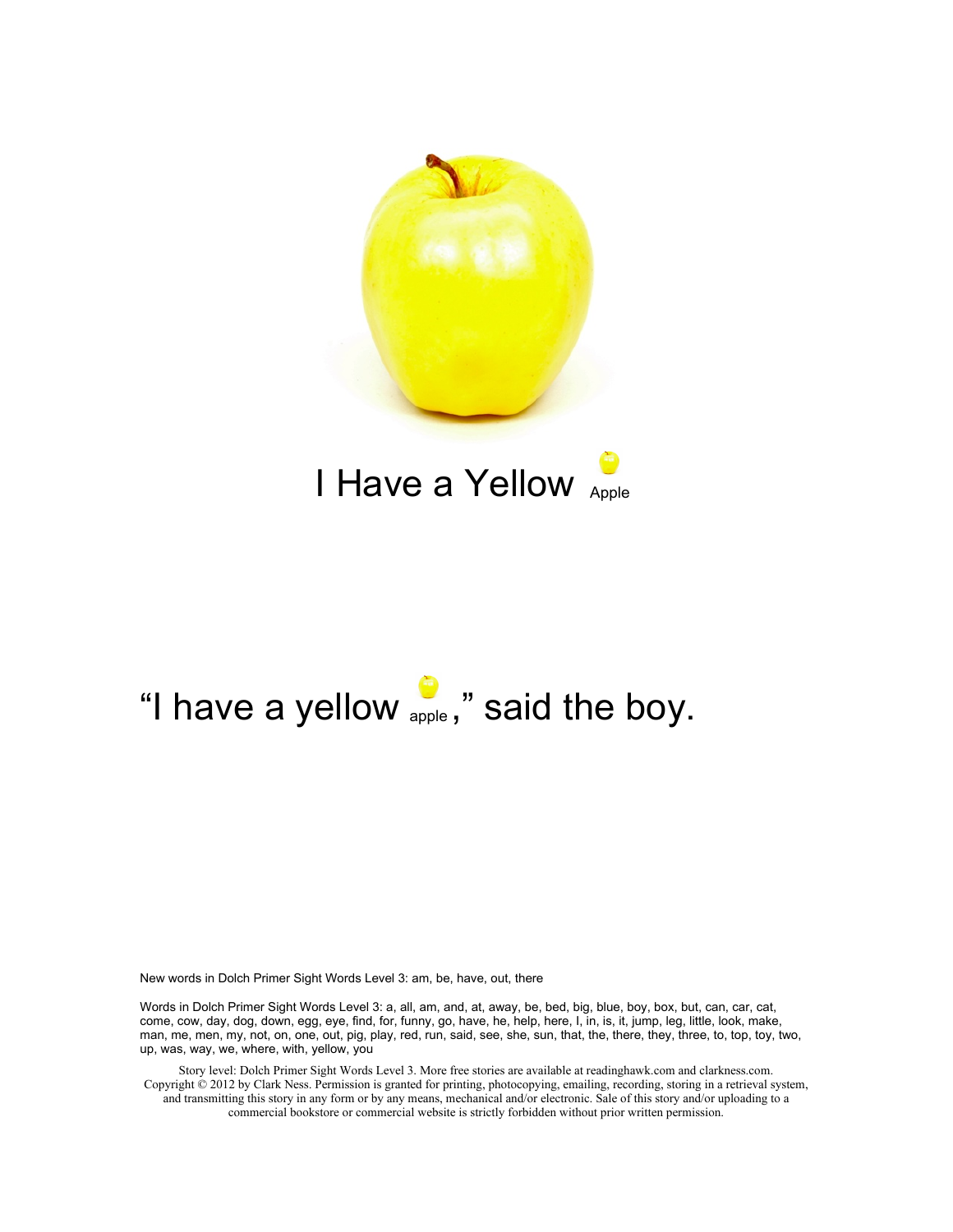

I am a Cat

#### I am a cat.

New words in Dolch Primer Sight Words Level 3: am, be, have, out, there

Words in Dolch Primer Sight Words Level 3: a, all, am, and, at, away, be, bed, big, blue, boy, box, but, can, car, cat, come, cow, day, dog, down, egg, eye, find, for, funny, go, have, he, help, here, I, in, is, it, jump, leg, little, look, make, man, me, men, my, not, on, one, out, pig, play, red, run, said, see, she, sun, that, the, there, they, three, to, top, toy, two, up, was, way, we, where, with, yellow, you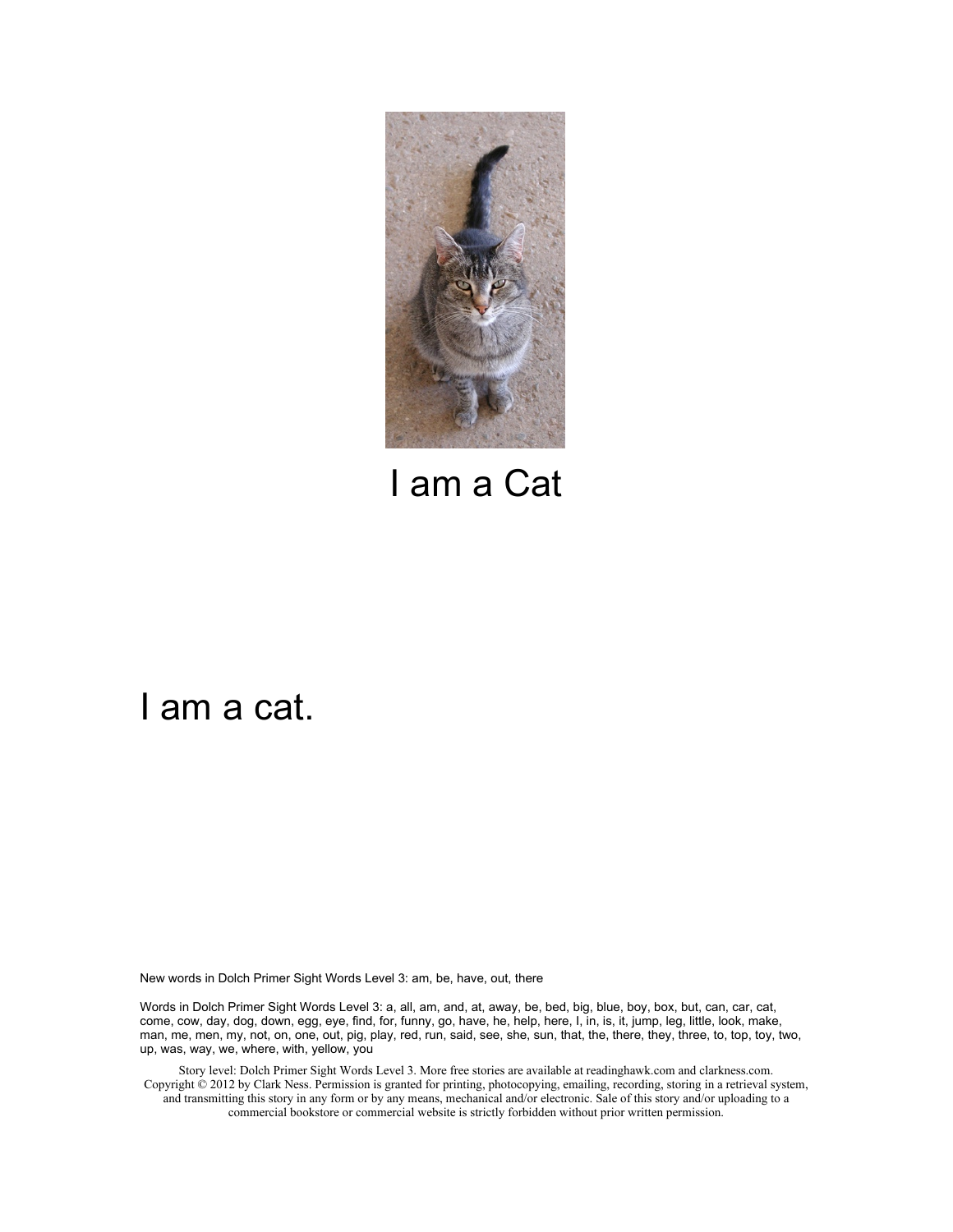

#### I am a Dog

#### I am a dog.

New words in Dolch Primer Sight Words Level 3: am, be, have, out, there

Words in Dolch Primer Sight Words Level 3: a, all, am, and, at, away, be, bed, big, blue, boy, box, but, can, car, cat, come, cow, day, dog, down, egg, eye, find, for, funny, go, have, he, help, here, I, in, is, it, jump, leg, little, look, make, man, me, men, my, not, on, one, out, pig, play, red, run, said, see, she, sun, that, the, there, they, three, to, top, toy, two, up, was, way, we, where, with, yellow, you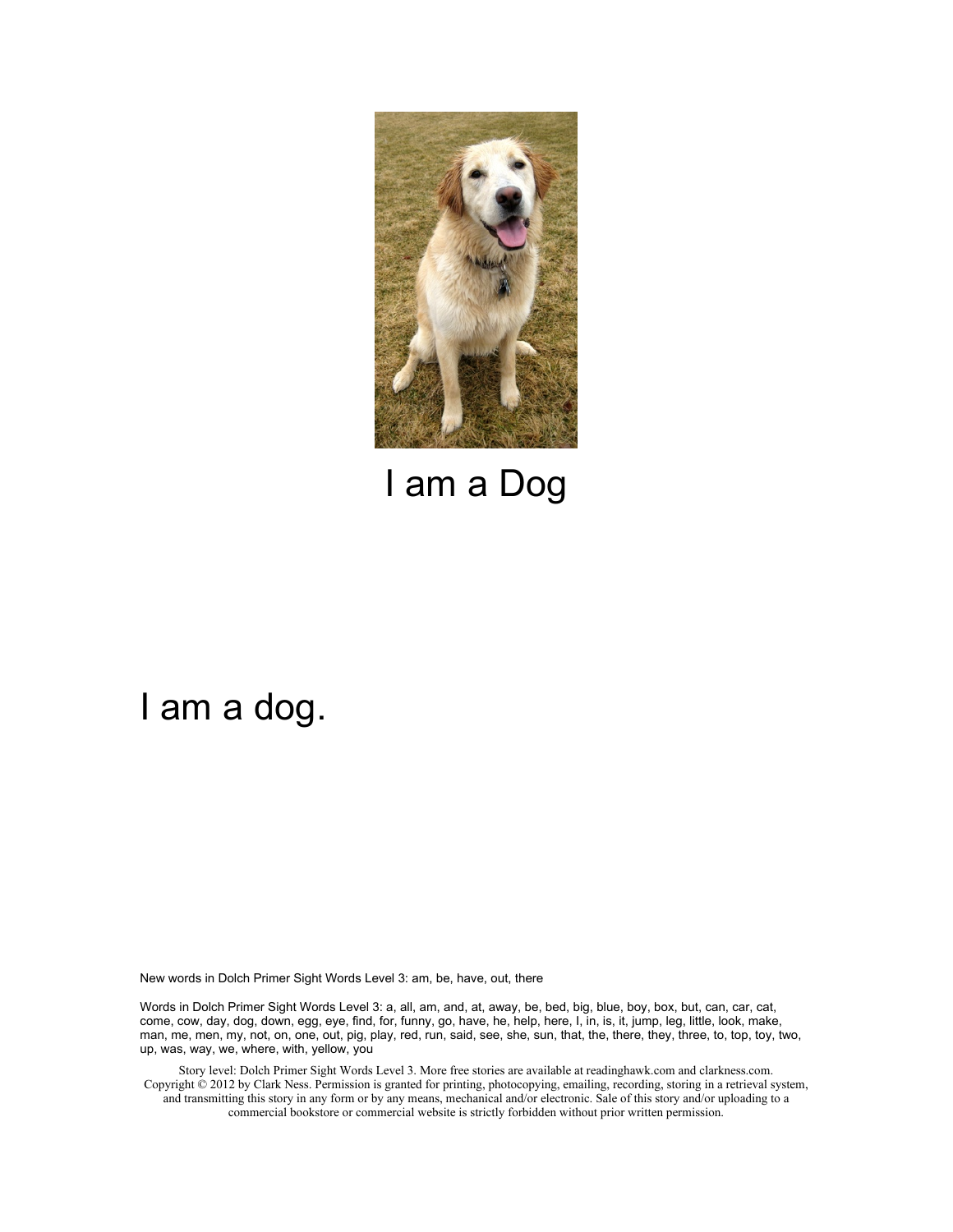

#### Look Out There and See a Cow

#### "Look out there and see a cow," said the boy.

New words in Dolch Primer Sight Words Level 3: am, be, have, out, there

Words in Dolch Primer Sight Words Level 3: a, all, am, and, at, away, be, bed, big, blue, boy, box, but, can, car, cat, come, cow, day, dog, down, egg, eye, find, for, funny, go, have, he, help, here, I, in, is, it, jump, leg, little, look, make, man, me, men, my, not, on, one, out, pig, play, red, run, said, see, she, sun, that, the, there, they, three, to, top, toy, two, up, was, way, we, where, with, yellow, you